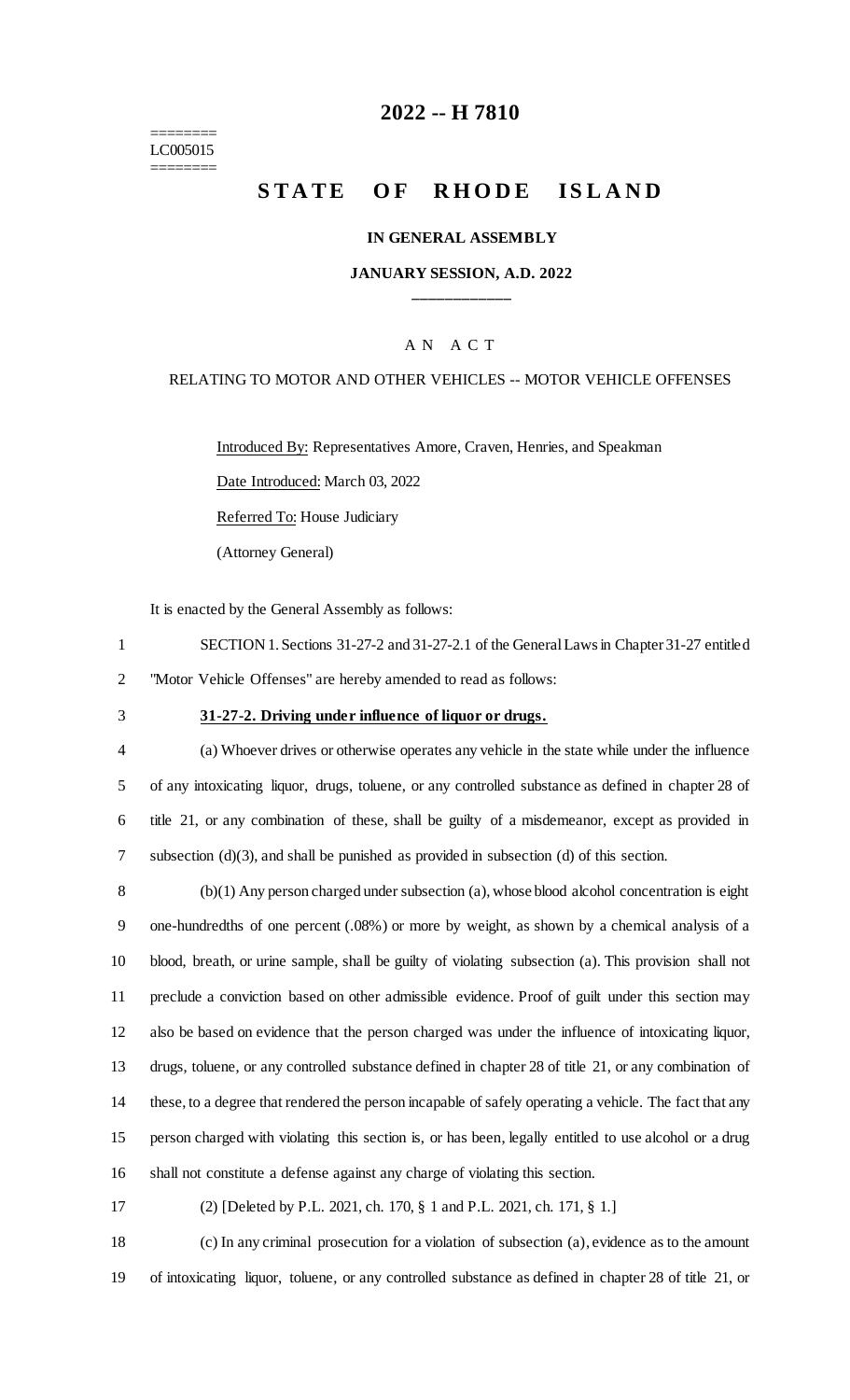any combination of these, in the defendant's blood at the time alleged as shown by a chemical analysis of the defendant's breath, blood, or urine or other bodily substance, shall be admissible and competent, provided that evidence is presented that the following conditions have been complied with:

 (1) The defendant has consented to the taking of the test upon which the analysis is made. Evidence that the defendant had refused to submit to the test shall not be admissible unless the defendant elects to testify.

 (2) A true copy of the report of the test result was hand delivered at the location of the test or mailed within seventy-two (72) hours of the taking of the test to the person submitting to a breath test.

 (3) Any person submitting to a chemical test of blood, urine, or other body fluids shall have a true copy of the report of the test result mailed to him or her within thirty (30) days following the taking of the test.

 (4) The test was performed according to methods and with equipment approved by the director of the department of health of the state of Rhode Island and by an authorized individual.

 (5) Equipment used for the conduct of the tests by means of breath analysis had been tested for accuracy within thirty (30) days preceding the test by personnel qualified as hereinbefore provided, and breathalyzer operators shall be qualified and certified by the department of health within three hundred sixty-five (365) days of the test.

 (6) The person arrested and charged with operating a motor vehicle while under the influence of intoxicating liquor, toluene, or any controlled substance as defined in chapter 28 of title 21 or any combination of these in violation of subsection (a), was afforded the opportunity to have an additional chemical test. The officer arresting or so charging the person shall have informed the person of this right and afforded him or her a reasonable opportunity to exercise this right, and a notation to this effect is made in the official records of the case in the police department. Refusal to permit an additional chemical test shall render incompetent and inadmissible in evidence the original report.

 (d)(1) (i) Every person found to have violated subsection (b)(1) shall be sentenced as follows: for a first violation whose blood alcohol concentration is eight one-hundredths of one percent (.08%), but less than one-tenth of one percent (.1%), by weight, or who has a blood presence of any scheduled controlled substance as defined in chapter 28 of title 21, shall be subject to a fine of not less than one hundred dollars (\$100), nor more than three hundred dollars (\$300); shall be required to perform ten (10) to sixty (60) hours of public community restitution, and/or shall be imprisoned for up to one year. The sentence may be served in any unit of the adult correctional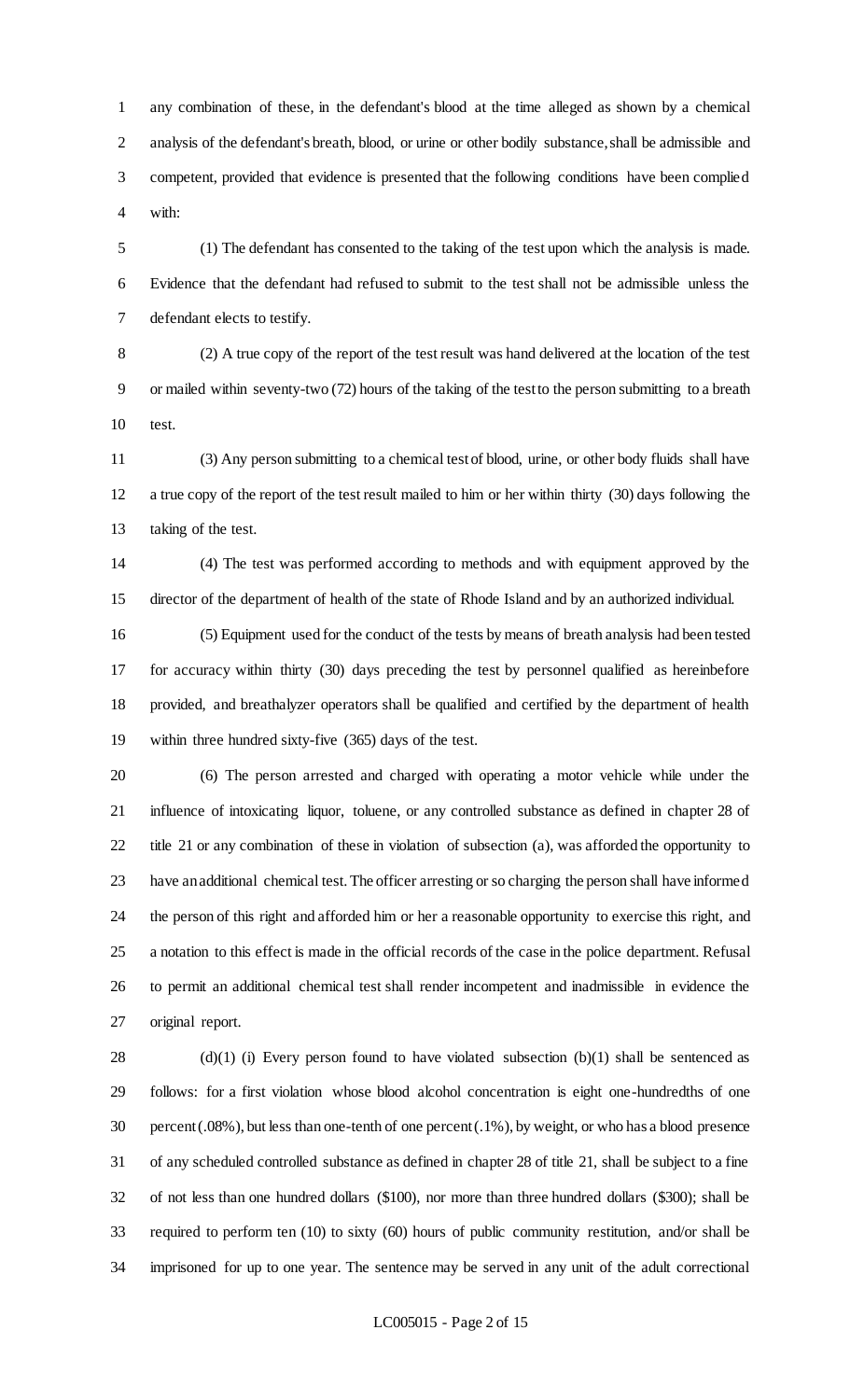institutions in the discretion of the sentencing judge and/or shall be required to attend a special course on driving while intoxicated or under the influence of a controlled substance; provided, however, that the court may permit a servicemember or veteran to complete any court-approved counseling program administered or approved by the Veterans' Administration, and his or her driver's license shall be suspended for thirty (30) days up to one hundred eighty (180) days. The sentencing judge or magistrate may prohibit that person from operating a motor vehicle, pursuant to subsection (d)(9) or (d)(10) of this section, that is not equipped with an ignition interlock system and/or blood and urine testing as provided in § 31-27-2.8.

 (ii) Every person convicted of a first violation whose blood alcohol concentration is one- tenth of one percent (.1%) by weight or above, but less than fifteen hundredths of one percent (.15%), or whose blood alcohol concentration is unknown, shall be subject to a fine of not less than one hundred (\$100) dollars, nor more than four hundred dollars (\$400), and shall be required to perform ten (10) to sixty (60) hours of public community restitution and/or shall be imprisoned for up to one year. The sentence may be served in any unit of the adult correctional institutions in the discretion of the sentencing judge. The person's driving license shall be suspended for a period of 16 three (3) months to twelve (12) months. The sentencing judge shall require attendance at a special course on driving while intoxicated or under the influence of a controlled substance and/or alcoholic or drug treatment for the individual; provided, however, that the court may permit a servicemember or veteran to complete any court-approved counseling program administered or approved by the Veterans' Administration. The sentencing judge or magistrate may prohibit that person from operating a motor vehicle that is not equipped with an ignition interlock system as provided in § 31-27-2.8.

 (iii) Every person convicted of a first offense whose blood alcohol concentration is fifteen hundredths of one percent (.15%) or above, or who is under the influence of a drug, toluene, or any controlled substance as defined in subsection (b)(1), shall be subject to a fine of five hundred dollars (\$500) and shall be required to perform twenty (20) to sixty (60) hours of public community restitution and/or shall be imprisoned for up to one year. The sentence may be served in any unit of the adult correctional institutions in the discretion of the sentencing judge. The person's driving license shall be suspended for a period of three (3) months to eighteen (18) months. The sentencing judge shall require attendance at a special course on driving while intoxicated or under the influence of a controlled substance and/or alcohol or drug treatment for the individual; provided, however, that the court may permit a servicemember or veteran to complete any court-approved counseling program administered or approved by the Veterans' Administration. The sentencing judge or magistrate shall prohibit that person from operating a motor vehicle, pursuant to subsection (d)(9)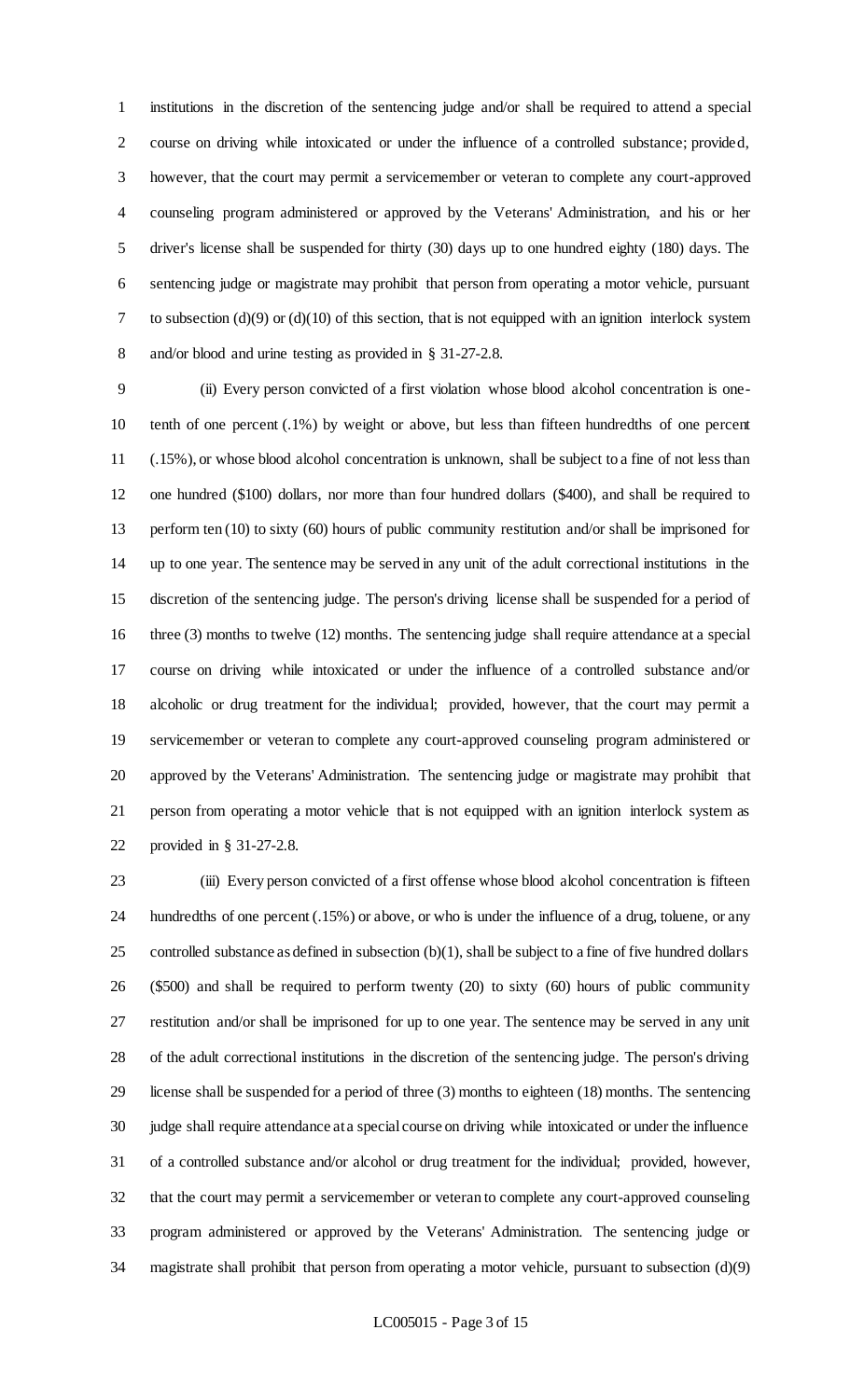or (d)(10) of this section, that is not equipped with an ignition interlock system and/or blood and urine testing as provided in § 31-27-2.8.

 (2)(i) Every person convicted of a second violation within a five-year (5) period with a blood alcohol concentration of eight one-hundredths of one percent (.08%) or above, but less than fifteen hundredths of one percent (.15%), or whose blood alcohol concentration is unknown, or who has a blood presence of any controlled substance as defined in chapter 28 of title 21, and every person convicted of a second violation within a five-year (5) period, regardless of whether the prior violation and subsequent conviction was a violation and subsequent conviction under this statute or under the driving under the influence of liquor or drugs statute of any other state, shall be subject to a mandatory fine of four hundred dollars (\$400). The person's driving license shall be suspended for a period of one year to two (2) years, and the individual shall be sentenced to not less than ten (10) days, nor more than one year, in jail. The sentence may be served in any unit of the adult correctional institutions in the discretion of the sentencing judge; however, not less than forty-eight (48) hours of imprisonment shall be served consecutively. The sentencing judge shall require alcohol or drug treatment for the individual; provided, however, that the court may permit a servicemember or veteran to complete any court-approved counseling program administered or approved by the Veterans' Administration and shall prohibit that person from operating a motor vehicle, pursuant to subsection (d)(9) or (d)(10) of this section, that is not equipped with an ignition interlock system and/or blood and urine testing as provided in § 31-27-2.8.

 (ii) Every person convicted of a second violation within a five-year (5) period whose blood alcohol concentration is fifteen hundredths of one percent (.15%) or above, by weight as shown by a chemical analysis of a blood, breath, or urine sample, or who is under the influence of a drug, toluene, or any controlled substance as defined in subsection (b)(1), shall be subject to mandatory imprisonment of not less than six (6) months, nor more than one year; a mandatory fine of not less than one thousand dollars (\$1,000); and a mandatory license suspension for a period of two (2) years from the date of completion of the sentence imposed under this subsection. The sentencing judge shall require alcohol or drug treatment for the individual; provided, however, that the court may permit a servicemember or veteran to complete any court approved counseling program administered or approved by the Veterans' Administration. The sentencing judge or magistrate shall 30 prohibit that person from operating a motor vehicle, pursuant to subsection  $(d)(9)$  or  $(d)(10)$  of this section, that is not equipped with an ignition interlock system and/or blood and urine testing as provided in § 31-27-2.8.

 (3)(i) Every person convicted of a third or subsequent violation within a five-year  $(5)$  ten-34 year (10) period with a blood alcohol concentration of eight one-hundredths of one percent (.08%)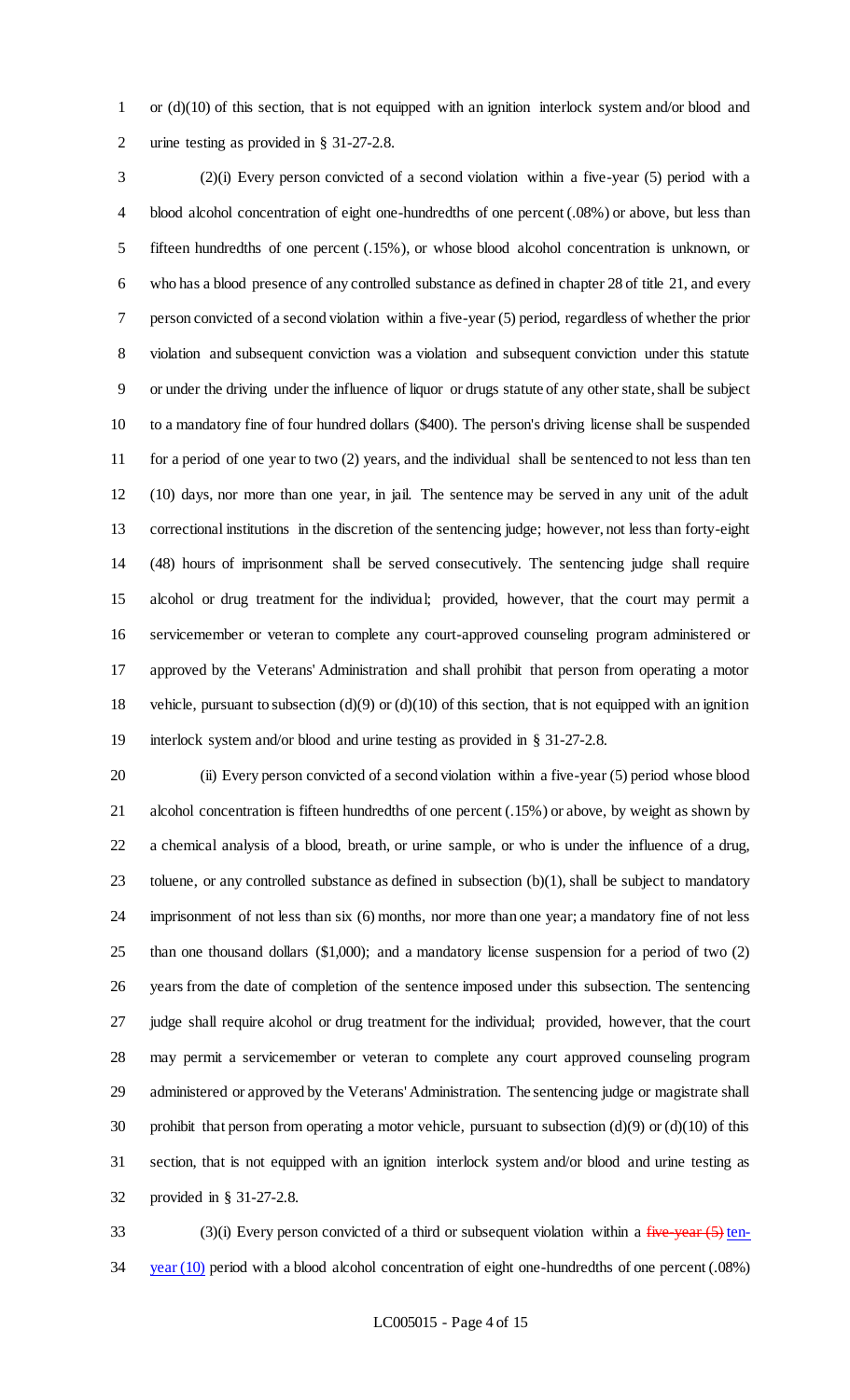or above, but less than fifteen hundredths of one percent (.15%), or whose blood alcohol concentration is unknown or who has a blood presence of any scheduled controlled substance as defined in chapter 28 of title 21, regardless of whether any prior violation and subsequent conviction was a violation and subsequent conviction under this statute or under the driving under the influence of liquor or drugs statute of any other state, shall be guilty of a felony and be subject to a mandatory fine of four hundred (\$400) dollars. The person's driving license shall be suspended for a period of two (2) years to three (3) years, and the individual shall be sentenced to not less than one year and not more than three (3) years in jail. The sentence may be served in any unit of the adult correctional institutions in the discretion of the sentencing judge; however, not less than forty- eight (48) hours of imprisonment shall be served consecutively. The sentencing judge shall require alcohol or drug treatment for the individual; provided, however, that the court may permit a servicemember or veteran to complete any court-approved counseling program administered or approved by the Veterans' Administration, and shall prohibit that person from operating a motor vehicle, pursuant to subsection (d)(9) or (d)(10) of this section, that is not equipped with an ignition interlock system and/or blood and urine testing as provided in § 31-27-2.8.

 (ii) Every person convicted of a third or subsequent violation within a ten-year (10) period whose blood alcohol concentration is fifteen hundredths of one percent (.15%) above by weight as shown by a chemical analysis of a blood, breath, or urine sample, or who is under the influence of a drug, toluene, or any controlled substance as defined in subsection (b)(1), shall be subject to mandatory imprisonment of not less than three (3) years, nor more than five (5) years; a mandatory fine of not less than one thousand dollars (\$1,000), nor more than five thousand dollars (\$5,000); and a mandatory license suspension for a period of three (3) years from the date of completion of the sentence imposed under this subsection. The sentencing judge shall require alcohol or drug treatment for the individual. The sentencing judge or magistrate shall prohibit that person from 25 operating a motor vehicle, pursuant to subsection  $(d)(9)$  or  $(d)(10)$  of this section, that is not equipped with an ignition interlock system and/or blood and urine testing as provided in § 31-27- 2.8.

 (iii) In addition to the foregoing penalties, every person convicted of a third or subsequent 29 violation within a  $f^2$  vear  $(5)$  ten-year  $(10)$  period, regardless of whether any prior violation and subsequent conviction was a violation and subsequent conviction under this statute or under the driving under the influence of liquor or drugs statute of any other state, shall be subject, in the discretion of the sentencing judge, to having the vehicle owned and operated by the violator seized and sold by the state of Rhode Island, with all funds obtained by the sale to be transferred to the general fund.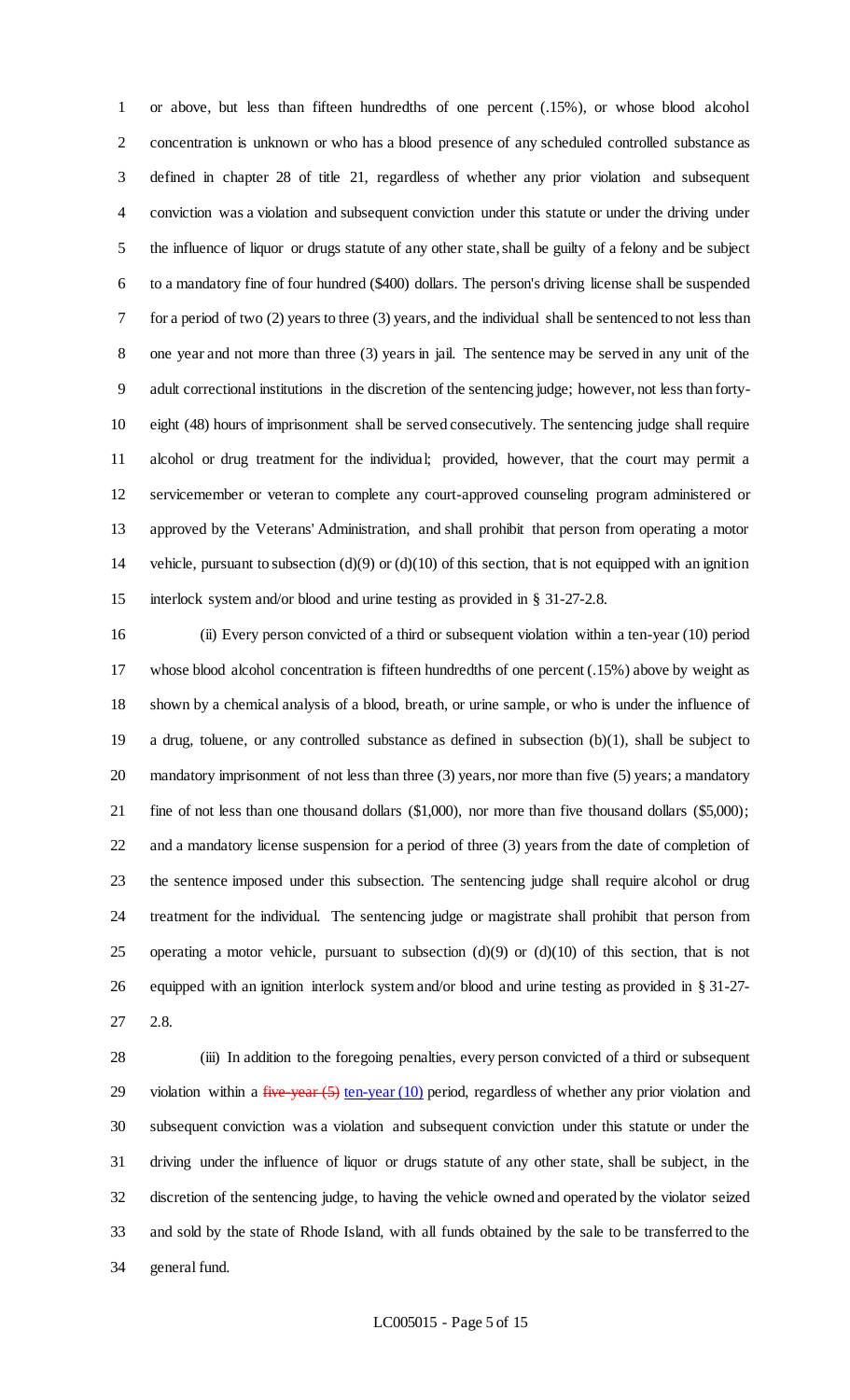(4) Whoever drives or otherwise operates any vehicle in the state while under the influence of any intoxicating liquor, drugs, toluene, or any controlled substance as defined in chapter 28 of title 21, or any combination of these, when his or her license to operate is suspended, revoked, or cancelled for operating under the influence of a narcotic drug or intoxicating liquor, shall be guilty of a felony punishable by imprisonment for not more than three (3) years and by a fine of not more than three thousand dollars (\$3,000). The court shall require alcohol and/or drug treatment for the individual; provided, the penalties provided for in this subsection (d)(4) shall not apply to an individual who has surrendered his or her license and served the court-ordered period of suspension, but who, for any reason, has not had his or her license reinstated after the period of suspension, revocation, or suspension has expired; provided, further, the individual shall be subject to the 11 provisions of subsection  $(d)(2)(i)$ ,  $(d)(2)(ii)$ ,  $(d)(3)(i)$ ,  $(d)(3)(ii)$ , or  $(d)(3)(iii)$  regarding subsequent offenses, and any other applicable provision of this section.

 (5)(i) For purposes of determining the period of license suspension, a prior violation shall constitute any charge brought and sustained under the provisions of this section or § 31-27-2.1.

 (ii) Any person over the age of eighteen (18) who is convicted under this section for operating a motor vehicle while under the influence of alcohol, other drugs, or a combination of these, while a child under the age of thirteen (13) years was present as a passenger in the motor vehicle when the offense was committed shall be subject to immediate license suspension pending prosecution. Any person convicted of violating this section shall be guilty of a misdemeanor for a first offense and may be sentenced to a term of imprisonment of not more than one year and a fine not to exceed one thousand dollars (\$1,000). Any person convicted of a second or subsequent offense shall be guilty of a felony offense and may be sentenced to a term of imprisonment of not more than five (5) years and a fine not to exceed five thousand dollars (\$5,000). The sentencing judge shall also order a license suspension of up to two (2) years, require attendance at a special course on driving while intoxicated or under the influence of a controlled substance, and alcohol or drug education and/or treatment. The individual may also be required to pay a highway assessment fee of no more than five hundred dollars (\$500) and the assessment shall be deposited in the general fund.

 (6)(i) Any person convicted of a violation under this section shall pay a highway assessment fine of five hundred dollars (\$500) that shall be deposited into the general fund. The assessment provided for by this subsection shall be collected from a violator before any other fines authorized by this section.

 (ii) Any person convicted of a violation under this section shall be assessed a fee of eighty-six dollars (\$86).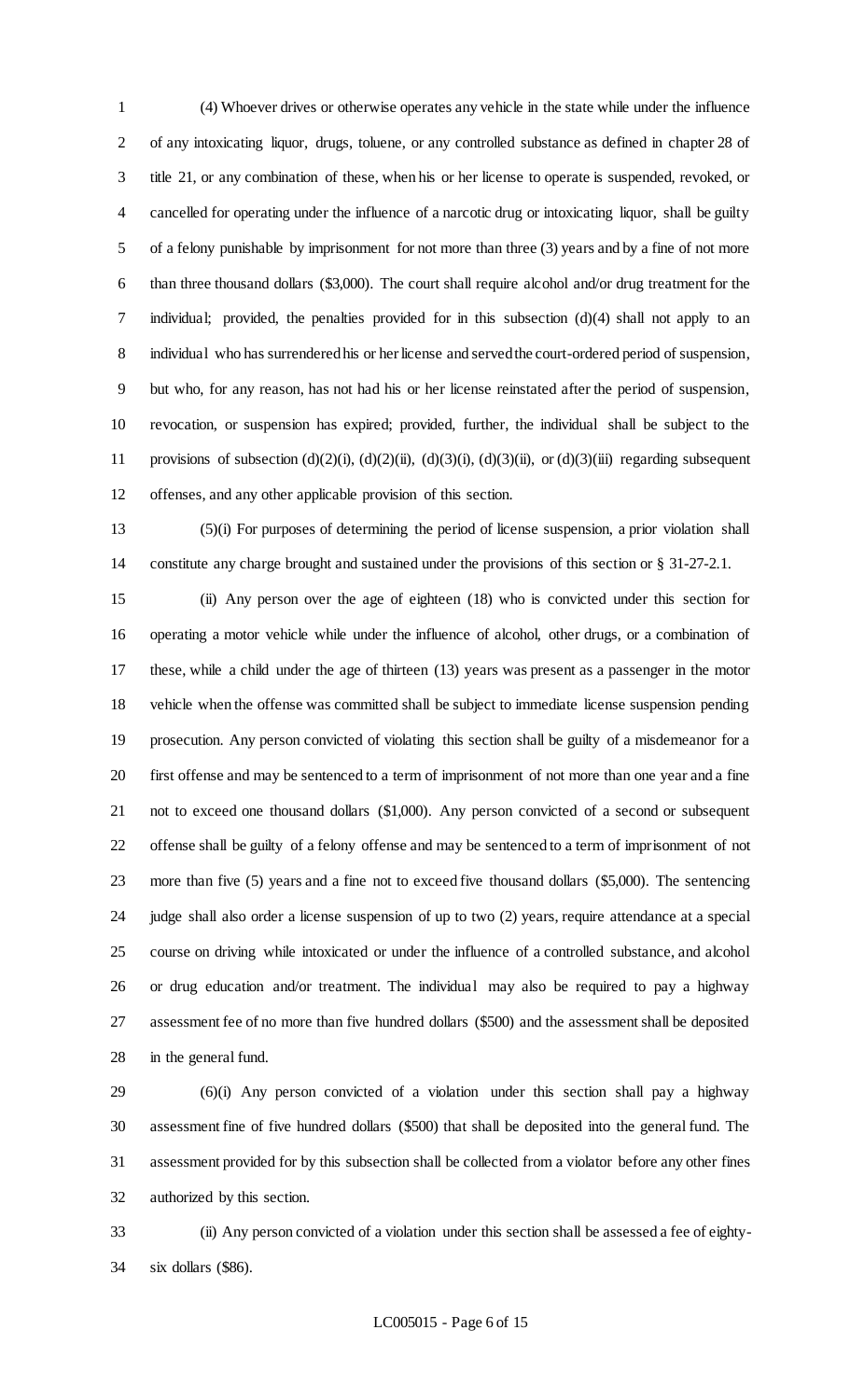(7)(i) If the person convicted of violating this section is under the age of eighteen (18) years, for the first violation he or she shall be required to perform ten (10) to sixty (60) hours of public community restitution and the juvenile's driving license shall be suspended for a period of six (6) months, and may be suspended for a period up to eighteen (18) months. The sentencing judge shall also require attendance at a special course on driving while intoxicated or under the influence of a controlled substance and alcohol or drug education and/or treatment for the juvenile. The juvenile may also be required to pay a highway assessment fine of no more than five hundred dollars (\$500) and the assessment imposed shall be deposited into the general fund.

 (ii) If the person convicted of violating this section is under the age of eighteen (18) years, for a second or subsequent violation regardless of whether any prior violation and subsequent conviction was a violation and subsequent conviction under this statute or under the driving under the influence of liquor or drugs statute of any other state, he or she shall be subject to a mandatory suspension of his or her driving license until such time as he or she is twenty-one (21) years of age and may, in the discretion of the sentencing judge, also be sentenced to the Rhode Island training school for a period of not more than one year and/or a fine of not more than five hundred dollars (\$500).

 (8) Any person convicted of a violation under this section may undergo a clinical assessment at the community college of Rhode Island's center for workforce and community education. Should this clinical assessment determine problems of alcohol, drug abuse, or psychological problems associated with alcoholic or drug abuse, this person shall be referred to an appropriate facility, licensed or approved by the department of behavioral healthcare, developmental disabilities and hospitals, for treatment placement, case management, and monitoring. In the case of a servicemember or veteran, the court may order that the person be evaluated through the Veterans' Administration. Should the clinical assessment determine problems of alcohol, drug abuse, or psychological problems associated with alcohol or drug abuse, the person may have their treatment, case management, and monitoring administered or approved by the Veterans' Administration.

 (9) Notwithstanding any other sentencing and disposition provisions contained in this chapter, if the judge or magistrate makes a finding beyond a reasonable doubt that a motorist was operating a vehicle in the state while under the influence of drugs, toluene, or any controlled substance as evidenced by the presence of controlled substances on or about the person or vehicle, or other reliable indicia or articulable conditions thereof, but not intoxicating liquor based on a preliminary breath test, results from a breathalyzer that indicates no blood alcohol concentration, or both, the judge or magistrate may exercise his or her discretion and eliminate the requirement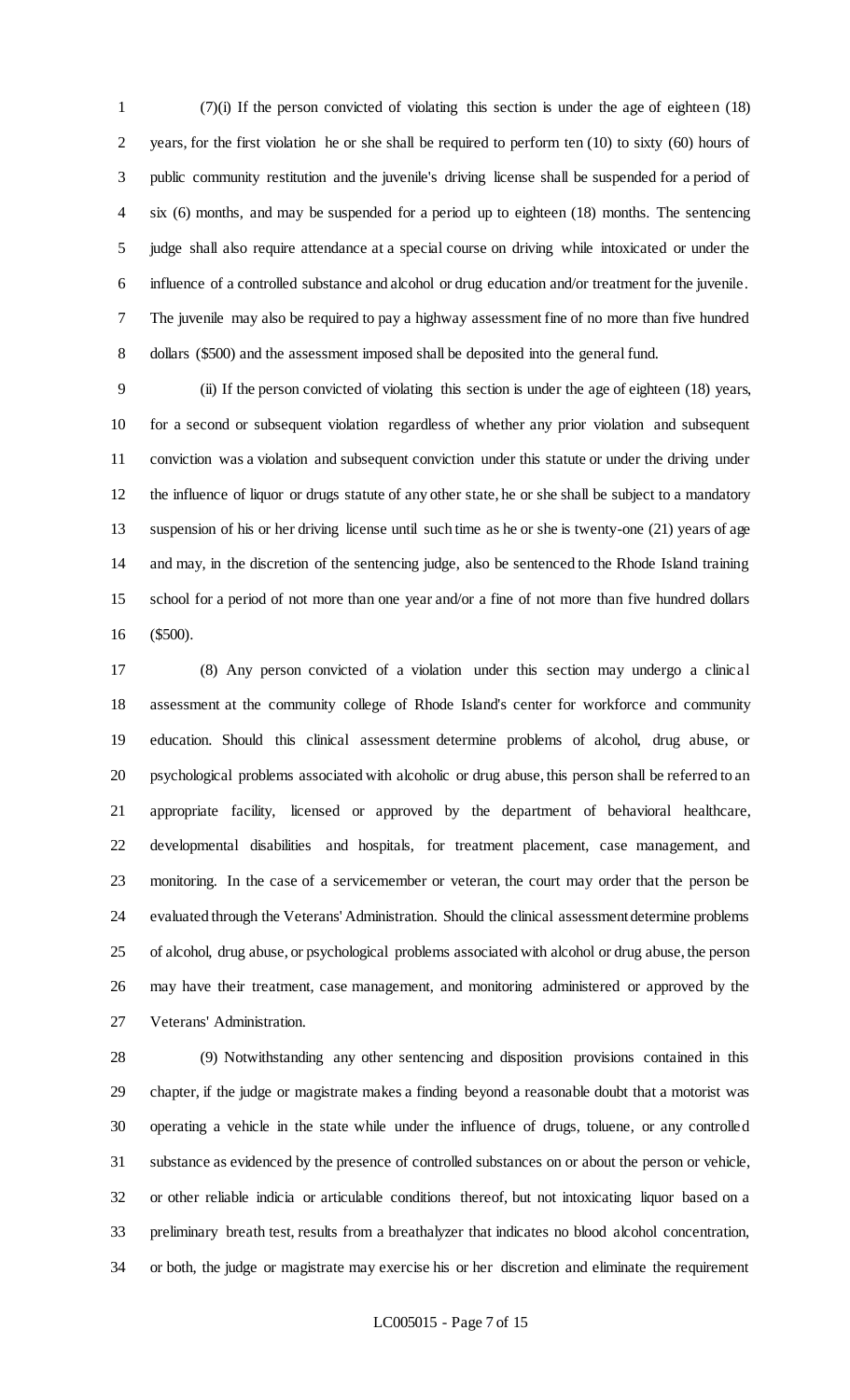of an ignition interlock system; provided, that blood and/or urine testing is mandated as a condition to operating a motor vehicle as provided in § 31-27-2.8.

 (10) Notwithstanding any other sentencing and disposition provisions contained in this chapter, if the judge or magistrate makes a finding beyond a reasonable doubt that a motorist was operating a vehicle in the state while under the influence of drugs, toluene, or any controlled substance as evidenced by the presence of controlled substances on or about the person or vehicle, or other reliable indicia or articulable conditions thereof and intoxicating liquor based on a preliminary breath test, results from a breathalyzer that indicates blood alcohol concentration, or both, the judge or magistrate may require an ignition interlock system in addition to blood and/or urine testing as a condition to operating a motor vehicle as provided in § 31-27-2.8.

 (e) Percent by weight of alcohol in the blood shall be based upon milligrams of alcohol per one hundred cubic centimeters (100 cc) of blood.

 (f)(1) There is established an alcohol and drug safety unit within the division of motor vehicles to administer an alcohol safety action program. The program shall provide for placement and follow-up for persons who are required to pay the highway safety assessment. The alcohol and drug safety action program will be administered in conjunction with alcohol and drug programs licensed by the department of behavioral healthcare, developmental disabilities and hospitals.

 (2) Persons convicted under the provisions of this chapter shall be required to attend a special course on driving while intoxicated or under the influence of a controlled substance, and/or participate in an alcohol or drug treatment program; provided, however, that the court may permit a servicemember or veteran to complete any court-approved counseling program administered or approved by the Veterans' Administration. The course shall take into consideration any language barrier that may exist as to any person ordered to attend, and shall provide for instruction reasonably calculated to communicate the purposes of the course in accordance with the requirements of the subsection. Any costs reasonably incurred in connection with the provision of this accommodation shall be borne by the person being retrained. A copy of any violation under this section shall be forwarded by the court to the alcohol and drug safety unit. In the event that persons convicted under the provisions of this chapter fail to attend and complete the above course or treatment program, as ordered by the judge, then the person may be brought before the court, and after a hearing as to why the order of the court was not followed, may be sentenced to jail for a period not exceeding one year.

 (3) The alcohol and drug safety action program within the division of motor vehicles shall be funded by general revenue appropriations.

(g) The director of the department of health is empowered to make and file with the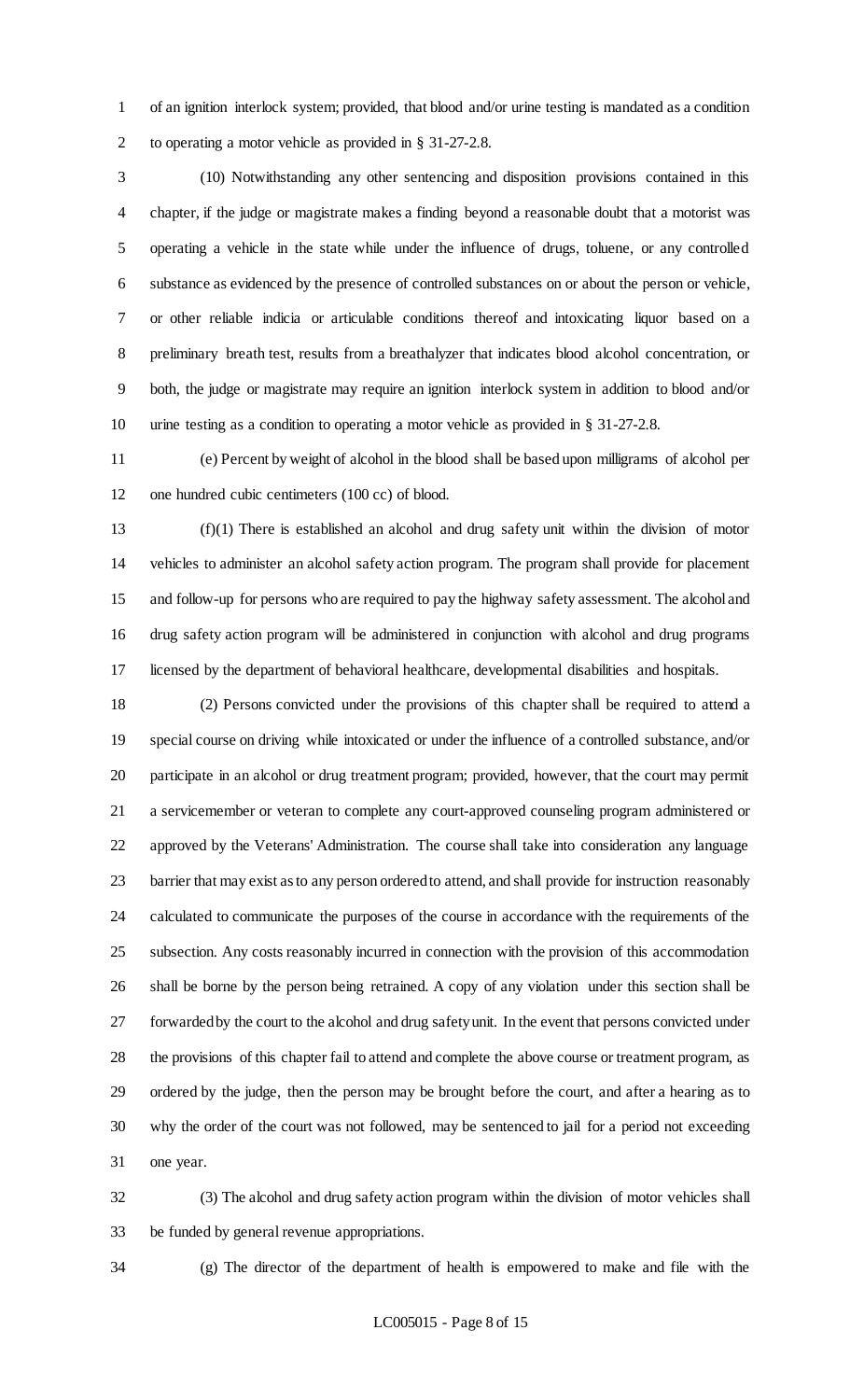secretary of state regulations that prescribe the techniques and methods of chemical analysis of the person's body fluids or breath and the qualifications and certification of individuals authorized to administer this testing and analysis.

 (h) Jurisdiction for misdemeanor violations of this section shall be with the district court for persons eighteen (18) years of age or older and to the family court for persons under the age of eighteen (18) years. The courts shall have full authority to impose any sentence authorized and to order the suspension of any license for violations of this section. Trials in superior court are not required to be scheduled within thirty (30) days of the arraignment date.

 (i) No fines, suspensions, assessments, alcohol or drug treatment programs, course on driving while intoxicated or under the influence of a controlled substance, public community restitution, or jail provided for under this section can be suspended.

 (j) An order to attend a special course on driving while intoxicated, that shall be administered in cooperation with a college or university accredited by the state, shall include a provision to pay a reasonable tuition for the course in an amount not less than twenty-five dollars (\$25.00), and a fee of one hundred seventy-five dollars (\$175), which fee shall be deposited into the general fund.

 (k) For the purposes of this section, any test of a sample of blood, breath, or urine for the presence of alcohol that relies in whole or in part upon the principle of infrared light absorption is considered a chemical test.

 (l) If any provision of this section, or the application of any provision, shall for any reason be judged invalid, such a judgment shall not affect, impair, or invalidate the remainder of the section, but shall be confined in this effect to the provision or application directly involved in the controversy giving rise to the judgment.

 (m) For the purposes of this section, "servicemember" means a person who is presently serving in the armed forces of the United States, including the Coast Guard, a reserve component thereof, or the National Guard. "Veteran" means a person who has served in the armed forces, including the Coast Guard of the United States, a reserve component thereof, or the National Guard, and has been discharged under other than dishonorable conditions.

#### **31-27-2.1. Refusal to submit to chemical test.**

 (a) Any person who operates a motor vehicle within this state shall be deemed to have given his or her consent to chemical tests of his or her breath, blood, and/or urine for the purpose of determining the chemical content of his or her body fluids or breath. No more than two (2) complete tests, one for the presence of intoxicating liquor and one for the presence of toluene or any controlled substance, as defined in § 21-28-1.02, shall be administered at the direction of a law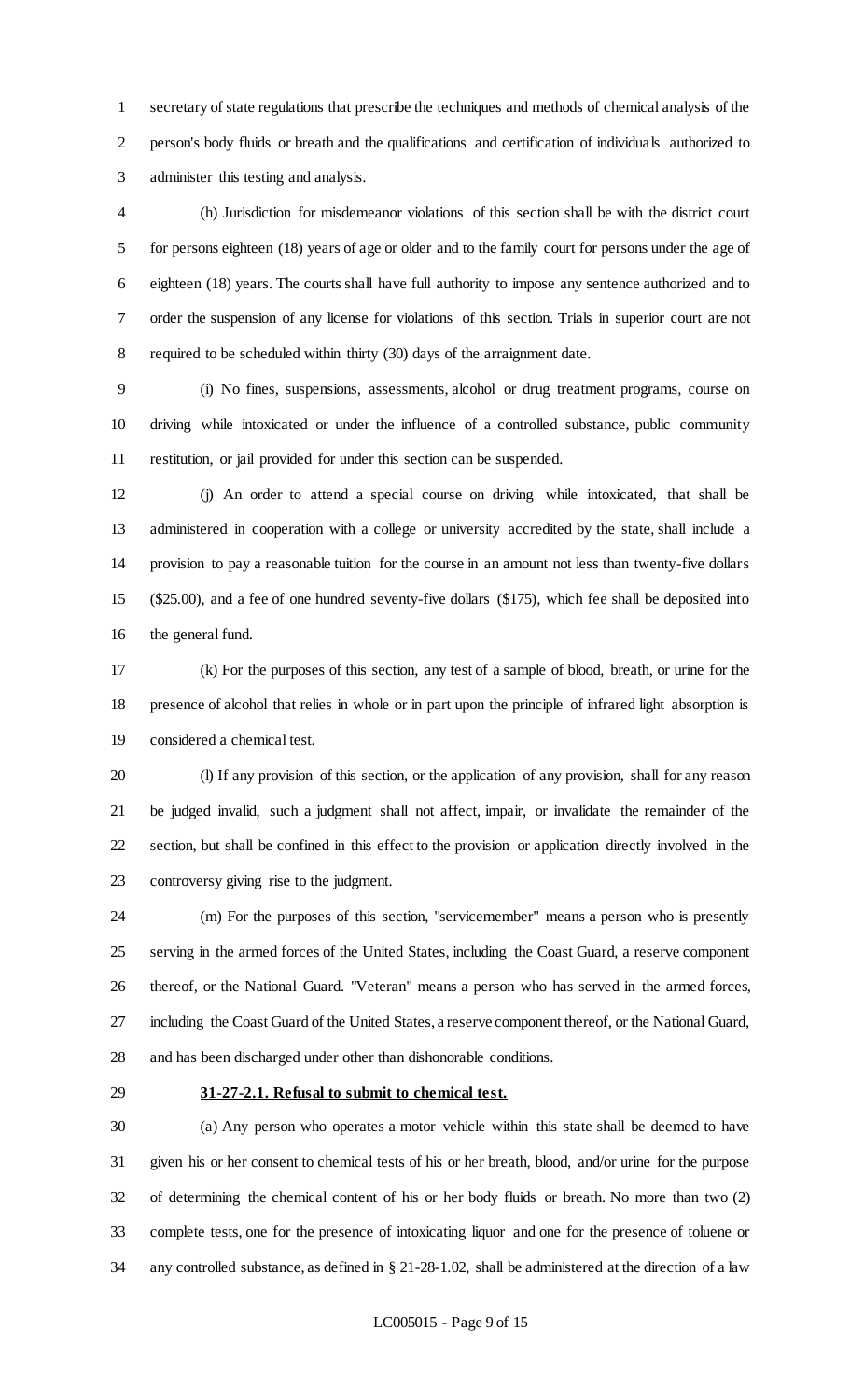enforcement officer having reasonable grounds to believe the person to have been driving a motor vehicle within this state while under the influence of intoxicating liquor, toluene, or any controlled substance, as defined in chapter 28 of title 21, or any combination of these. The director of the department of health is empowered to make and file, with the secretary of state, regulations that prescribe the techniques and methods of chemical analysis of the person's body fluids or breath and the qualifications and certification of individuals authorized to administer the testing and analysis.

 (b) If a person, for religious or medical reasons, cannot be subjected to blood tests, the person may file an affidavit with the division of motor vehicles stating the reasons why he or she cannot be required to take blood tests and a notation to this effect shall be made on his or her license. If that person is asked to submit to chemical tests as provided under this chapter, the person shall only be required to submit to chemical tests of his or her breath or urine. When a person is requested to submit to blood tests, only a physician or registered nurse, or a medical technician certified under regulations promulgated by the director of the department of health, may withdraw blood for the purpose of determining the alcoholic content in it. This limitation shall not apply to the taking of breath or urine specimens. The person tested shall be permitted to have a physician of his or her own choosing, and at his or her own expense, administer chemical tests of his or her breath, blood, and/or urine in addition to the tests administered at the direction of a law enforcement officer. If a person, having been placed under arrest, refuses upon the request of a law enforcement officer to submit to the tests, as provided in § 31-27-2, none shall be given.

 (1) At the initial traffic tribunal appearance, the magistrate shall review the incident, action, and/or arrest reports submitted by the law enforcement officer to determine if there exists reasonable grounds to believe that the person had been driving a motor vehicle while under the influence of intoxicating liquor, toluene, or any controlled substance as defined in chapter 28 of title 21, or any combination thereof. The magistrate shall also determine if the person had been informed of the penalties incurred as a result of failing to submit to a chemical test as provided in this section and that the person had been informed of the implied consent notice contained in subsection (c)(10) of this section. For the purpose of this subsection only, "driving a motor vehicle while under the influence of any controlled substance as defined in chapter 28 of title 21" shall be indicated by the presence or aroma of a controlled substance on or about the person or vehicle of the individual refusing the chemical test or other reliable indicia or articulable conditions that the person was impaired due to their intake of a controlled substance.

32 (2) If the magistrate determines that subsection  $(b)(1)$  of this section has been satisfied they shall promptly order that the person's operator's license or privilege to operate a motor vehicle in this state be immediately suspended. Said suspension shall be subject to the hardship provisions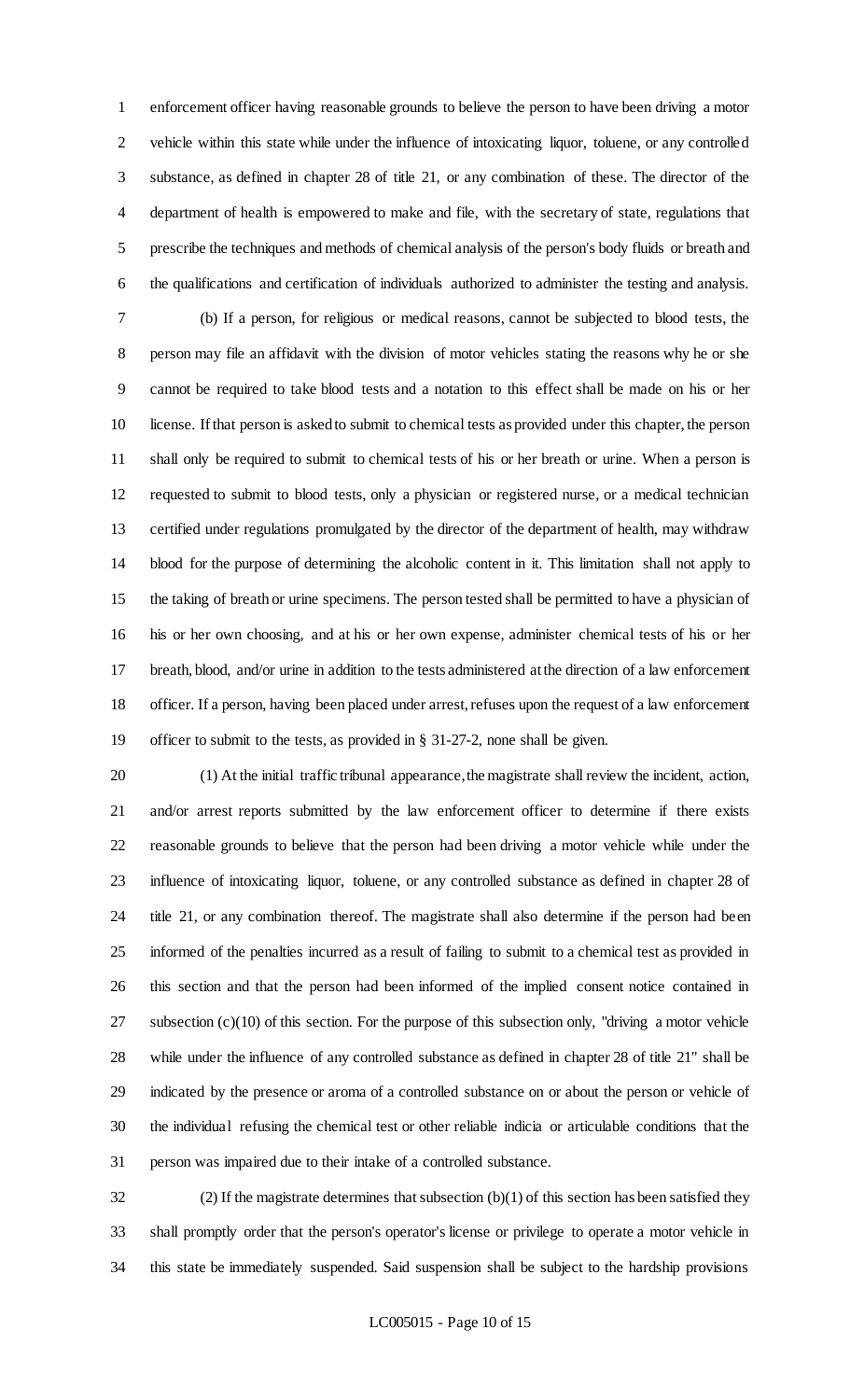enumerated in § 31-27-2.8.

 (c) A traffic tribunal judge or magistrate, or a district court judge or magistrate, pursuant to the terms of subsection (d) of this section, shall order as follows:

 (1) Impose, for the first violation, a fine in the amount of two hundred dollars (\$200) to five hundred dollars (\$500) and shall order the person to perform ten (10) to sixty (60) hours of public community restitution. The person's driving license in this state shall be suspended for a period of six (6) months to one year. The traffic tribunal judge or magistrate shall require attendance at a special course on driving while intoxicated or under the influence of a controlled substance and/or alcohol or drug treatment for the individual. The traffic tribunal judge or magistrate may prohibit that person from operating a motor vehicle that is not equipped with an ignition interlock system and/or blood and urine testing as provided in § 31-27-2.8.

 (2) Every person convicted of a second violation within a five-year (5) period, except with respect to cases of refusal to submit to a blood test, shall be guilty of a misdemeanor; shall be imprisoned for not more than six (6) months; shall pay a fine in the amount of six hundred dollars (\$600) to one thousand dollars (\$1,000); perform sixty (60) to one hundred (100) hours of public community restitution; and the person's driving license in this state shall be suspended for a period of one year to two (2) years. The judge or magistrate shall require alcohol and/or drug treatment for the individual. The sentencing judge or magistrate shall prohibit that person from operating a motor vehicle that is not equipped with an ignition interlock system and/or blood and urine testing as provided in § 31-27-2.8.

21 (3) Every person convicted for a third or subsequent violation within a five-year (5) ten- year (10) period, except with respect to cases of refusal to submit to a blood test, shall be guilty of a misdemeanor; and shall be imprisoned for not more than one year; fined eight hundred dollars (\$800) to one thousand dollars (\$1,000); shall perform not less than one hundred (100) hours of public community restitution; and the person's operator's license in this state shall be suspended for a period of two (2) years to five (5) years. The sentencing judge or magistrate shall prohibit that person from operating a motor vehicle that is not equipped with an ignition interlock system and/or blood and urine testing as provided in § 31-27-2.8. The judge or magistrate shall require alcohol or drug treatment for the individual. Provided, that prior to the reinstatement of a license to a person charged with a third or subsequent violation within a three-year (3) period, a hearing shall be held before a judge or magistrate. At the hearing, the judge or magistrate shall review the person's driving record, his or her employment history, family background, and any other pertinent factors that would indicate that the person has demonstrated behavior that warrants the reinstatement of his or her license.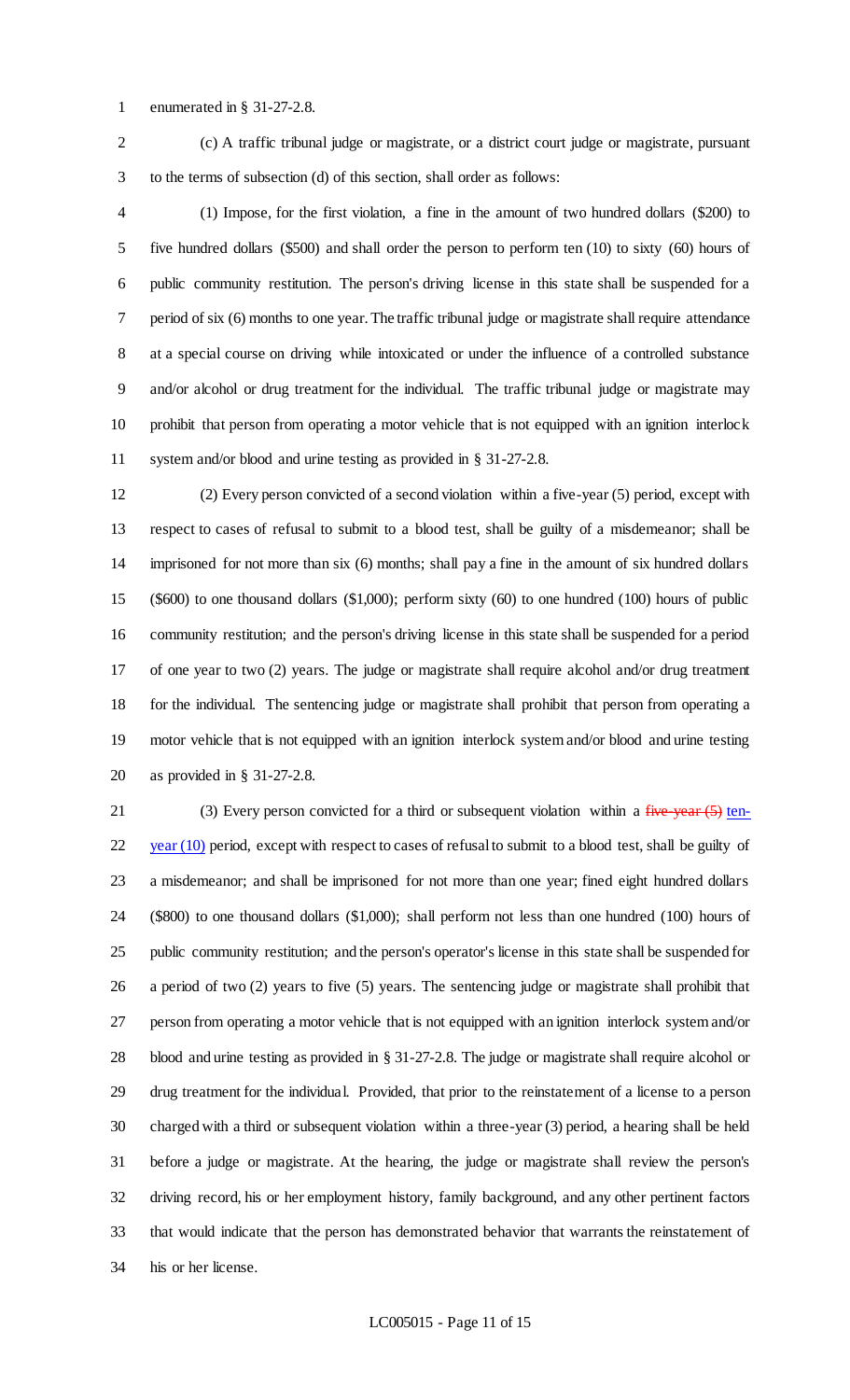(4) For a second violation within a five-year (5) period with respect to a case of a refusal to submit to a blood test, a fine in the amount of six hundred dollars (\$600) to one thousand dollars (\$1,000); the person shall perform sixty (60) to one hundred (100) hours of public community restitution; and the person's driving license in this state shall be suspended for a period of two (2) years. The judicial officer shall require alcohol and/or drug treatment for the individual. The sentencing judicial officer shall prohibit that person from operating a motor vehicle that is not equipped with an ignition interlock system as provided in § 31-27-2.8. Such a violation with respect to refusal to submit to a chemical blood test shall be a civil offense.

 (5) For a third or subsequent violation within a five-year (5) period with respect to a case of a refusal to submit to a blood test, a fine in the amount of eight hundred dollars (\$800) to one thousand dollars (\$1,000); the person shall perform not less than one hundred (100) hours of public community restitution; and the person's driving license in this state shall be suspended for a period of two (2) to five (5) years. The sentencing judicial officer shall prohibit that person from operating a motor vehicle that is not equipped with an ignition interlock system as provided in § 31-27-2.8. The judicial officer shall require alcohol and/or drug treatment for the individual. Such a violation with respect to refusal to submit to a chemical test of blood shall be a civil offense. Provided, that prior to the reinstatement of a license to a person charged with a third or subsequent violation within a three-year (3) period, a hearing shall be held before a judicial officer. At the hearing, the judicial officer shall review the person's driving record, his or her employment history, family background, and any other pertinent factors that would indicate that the person has demonstrated behavior that warrants the reinstatement of their license.

 (6) For purposes of determining the period of license suspension, a prior violation shall constitute any charge brought and sustained under the provisions of this section or § 31-27-2.

 (7) In addition to any other fines, a highway safety assessment of five hundred dollars (\$500) shall be paid by any person found in violation of this section, the assessment to be deposited into the general fund. The assessment provided for by this subsection shall be collected from a violator before any other fines authorized by this section.

 (8) In addition to any other fines and highway safety assessments, a two-hundred-dollar (\$200) assessment shall be paid by any person found in violation of this section to support the department of health's chemical testing programs outlined in §§ 31-27-2(f) and 31-27-2(g), that shall be deposited as general revenues, not restricted receipts.

 (9) No fines, suspensions, assessments, alcohol or drug treatment programs, course on driving while intoxicated or under the influence of a controlled substance, or public community restitution provided for under this section can be suspended.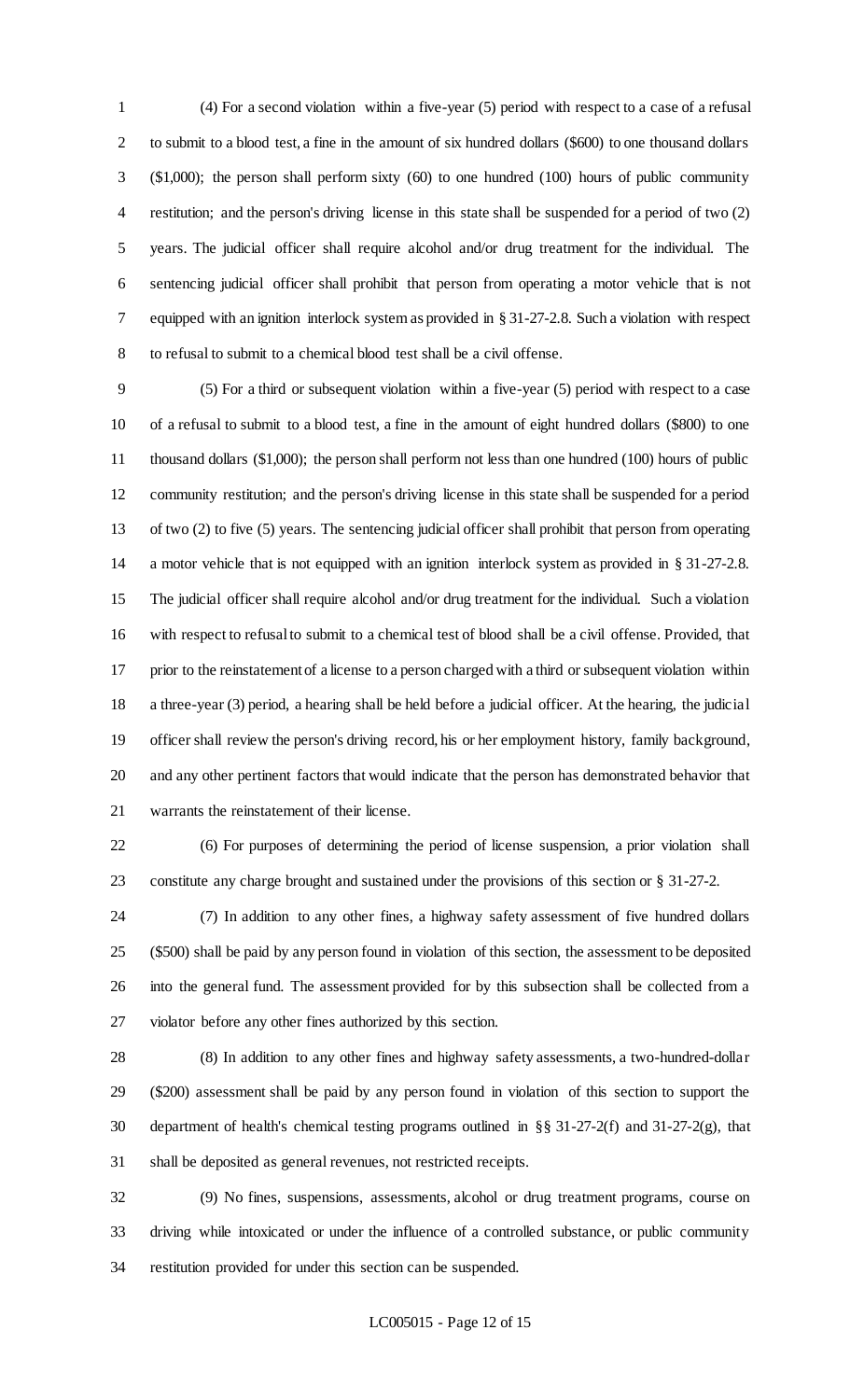(10) Implied consent notice for persons eighteen (18) years of age or older: "Rhode Island law requires you to submit to a chemical test of your blood, breath, or urine for the purpose of determining the chemical content of your body fluids or breath. If you refuse this testing, certain penalties can be imposed and include the following: for a first offense, your Rhode Island driver's license or privilege to operate a motor vehicle in this state can be suspended for six (6) months to one year or modified to permit operation in connection with an ignition interlock device for a period specified by law; a fine from two hundred dollars (\$200) to five hundred dollars (\$500) can be 8 imposed; and you can be ordered to perform ten (10) to sixty (60) hours of community service and attend a special course on driving while intoxicated or under the influence of a controlled substance and/or alcohol or drug treatment. If you have had one or more previous offenses within the past five (5) years, your refusal to submit to a chemical test of breath or urine at this time can have criminal penalties, including incarceration up to six (6) months for a second offense and up to one year for a third or subsequent offense, and can carry increased license suspension or ignition interlock period, fines, and community service. All violators shall pay a five hundred dollar (\$500) highway safety assessment fee, a two hundred dollar (\$200) department of health chemical testing programs assessment fee, and a license reinstatement fee. Refusal to submit to a chemical test of blood shall not subject you to criminal penalties for the refusal itself, but if you have one or more previous offenses other civil penalties may increase. You have the right to be examined at your own expense by a physician selected by you. If you submit to a chemical test at this time, you have the right to have an additional chemical test performed at your own expense. You will be afforded a reasonable opportunity to exercise these rights. Access to a telephone will be made available for you to make those arrangements. You may now use a telephone."

 Use of this implied consent notice shall serve as evidence that a person's consent to a chemical test is valid in a prosecution involving driving under the influence of liquor, controlled substances, and/or drugs.

 (d) Upon suspending or refusing to issue a license or permit as provided in subsection (a), the traffic tribunal or district court shall immediately notify the person involved in writing, and upon his or her request, within fifteen (15) days, afford the person an opportunity for a hearing as early as practical upon receipt of a request in writing. Upon a hearing, the judge may administer oaths and may issue subpoenas for the attendance of witnesses and the production of relevant books and papers. If the judge finds after the hearing that:

 (1) The law enforcement officer making the sworn report had reasonable grounds to believe that the arrested person had been driving a motor vehicle within this state while under the influence of intoxicating liquor, toluene, or any controlled substance, as defined in chapter 28 of title 21, or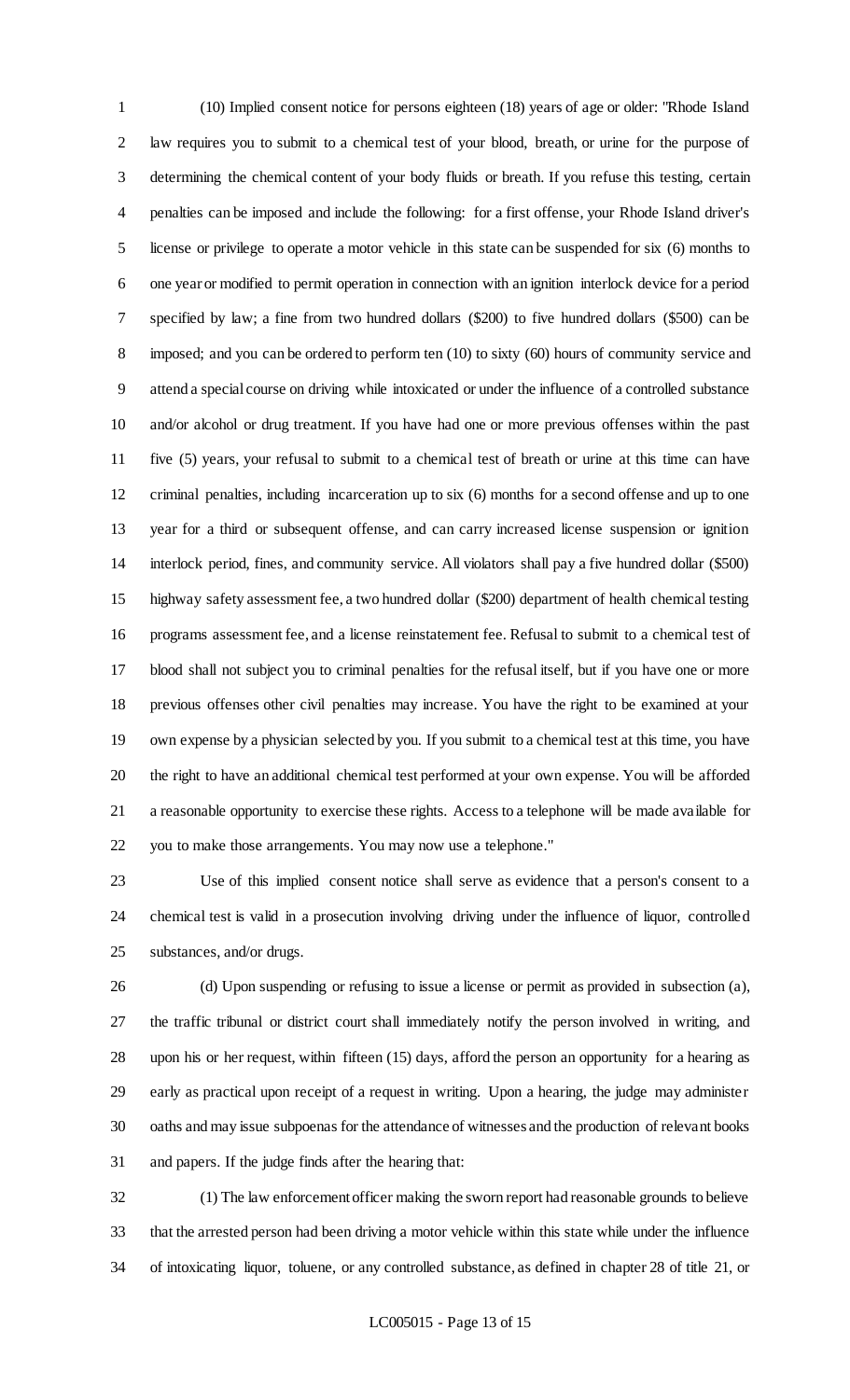- any combination of these;
- (2) The person, while under arrest, refused to submit to the tests upon the request of a law enforcement officer;
- (3) The person had been informed of his or her rights in accordance with § 31-27-3; and (4) The person had been informed of the penalties incurred as a result of noncompliance with this section, the judge shall sustain the violation. The judge shall then impose the penalties set forth in subsection (c) of this section. Action by the judge must be taken within seven (7) days after the hearing or it shall be presumed that the judge has refused to issue his or her order of suspension. (e) For the purposes of this section, any test of a sample of blood, breath, or urine for the
- presence of alcohol that relies, in whole or in part, upon the principle of infrared light absorption is considered a chemical test.
- (f) If any provision of this section, or the application of any provision, shall, for any reason, be judged invalid, the judgment shall not affect, impair, or invalidate the remainder of the section, but shall be confined in this effect to the provisions or application directly involved in the controversy giving rise to the judgment.
- SECTION 2. This act shall take effect upon passage and shall apply to all convictions imposed before or after the effective date.

#### ======== LC005015 ========